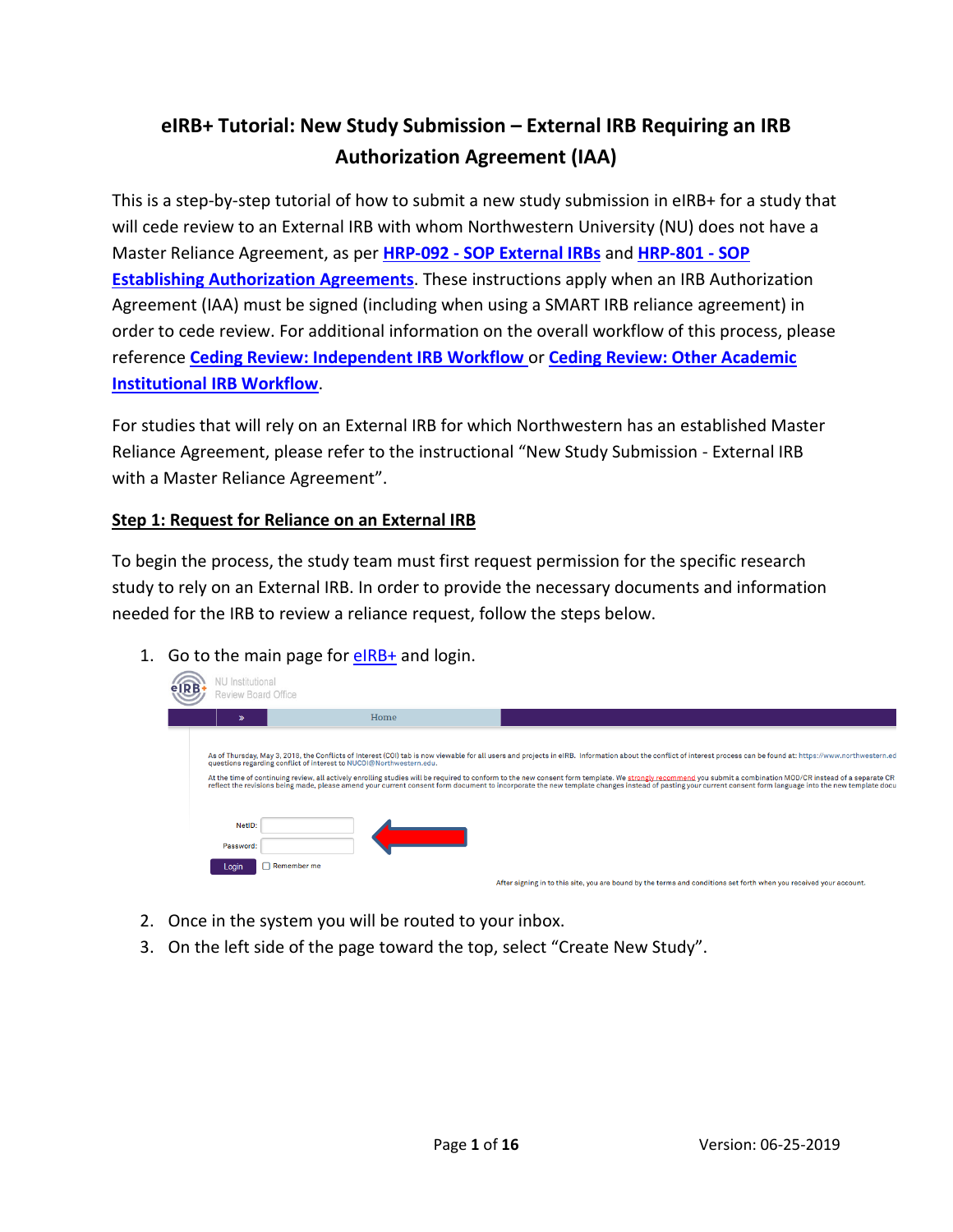| $\gg$                         | My Ir |
|-------------------------------|-------|
| <b>Create New Study</b>       |       |
| <b>Report New Information</b> |       |
| <b>Submissions</b>            |       |
| <b>Meetings</b>               |       |
| <b>Reports</b>                |       |
| Library                       |       |
| <b>Help Center</b>            |       |

- 4. You will then be routed to be "**Basic Information**" page of the New Study Application. There are **8** questions in total to respond to, including a section to upload the overall study protocol.
	- a. **Question 1:** Please provide the title of the study as it is reflected on the protocol with "(xIRB)" at the beginning to reference that the study is being reviewed by an External IRB.
	- b. **Question 2:** Please provide the short title of the study with "(xIRB)" again at the beginning.
	- c. **Question 3:** Provide a "Brief Description" of the study. This is just a brief overview of the research and the main aims.
	- d. **Question 4:** Select the review category appropriate to your research. Either Social-Behavioral or Biomedical.
	- e. **Question 5:** Principal Investigator (By system default the submission preparer is listed in this section. If not correct, then ensure the correct PI information is selected).
	- f. **Question 6:** Since this is a request to cede review to an External IRB, the response to this question should be "**Yes**".
	- g. **Question 7**: Please select the study type appropriate for your protocol.
	- h. **Question 8:** Please provide the protocol approved by the External IRB.
- 5. Once you have provided a response to all questions, select continue located at the top or bottom of the right side of the page.

#### Continue »

6. The next page of the application should be the "**External IRB**" page, in which there are **6** questions, but only number **1** and **6** need responses at this stage.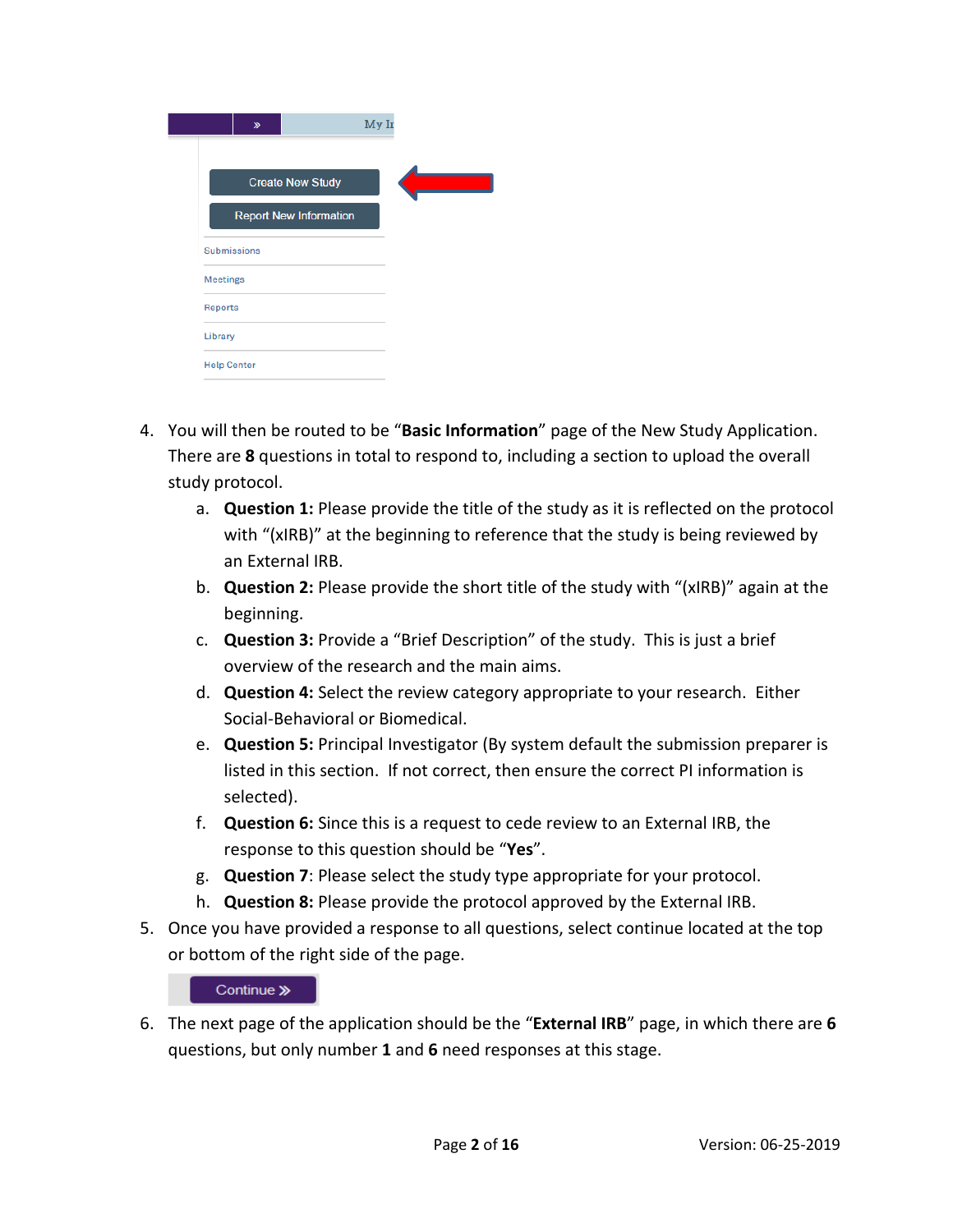- a. **Question 1:** Select the name of the External IRB (Please note: If the name of the External IRB is not available on the drop down list, email [irbreliance@northwestern.edu](mailto:irbreliance@northwestern.edu) and request for it to be added).
- b. **Question 6:** Provide information for the reason the study should be reviewed by the External IRB (For example: Per the NIH Single IRB mandate, the External IRB will serve as the IRB of Record for all study sites). If utilizing an electronic SMARTIRB reliance agreement, state that here as well. **This response must contain valid justification for Northwestern IRB to cede review to an External IRB for the reliance request to be approved.**
- 7. Once you have provided a response to the above questions, select continue located at the top or bottom of the right side of the page.

Continue »

8. The next page of the application should be the "**Sources of Funding and Other Support**" page, in which you will select the funding source for the study.

**Sources of Funding and Other Support** 

|  | 1. $*$ Identify each organization supplying funding for the study: |
|--|--------------------------------------------------------------------|
|  | Add                                                                |
|  | <b>Funding Source</b>                                              |
|  | (NIH) National Institute of Allergy and Infectious Diseases        |

9. Then select continue located at the top or bottom of the right side of the page.

Continue »

10. The next page of the application should be the "**Study Scope**" page, in which there are **2**  questions where you will indicate if drug or device is being used as a part of the study.

**Study Scope** 



 $2.$  \* Does the study evaluate the safety or effectiveness of a device or use a humanitarian use device (HUD)? OYes ONo Clear

11. Then select continue located at the top or bottom of the right side of the page.

- 12. If the study does not involve a drug or device, skip to step 15 below.
- 13. If the study involves a drug or device, the application will direct you to an additional page to provide information and documentation regarding the drug or device.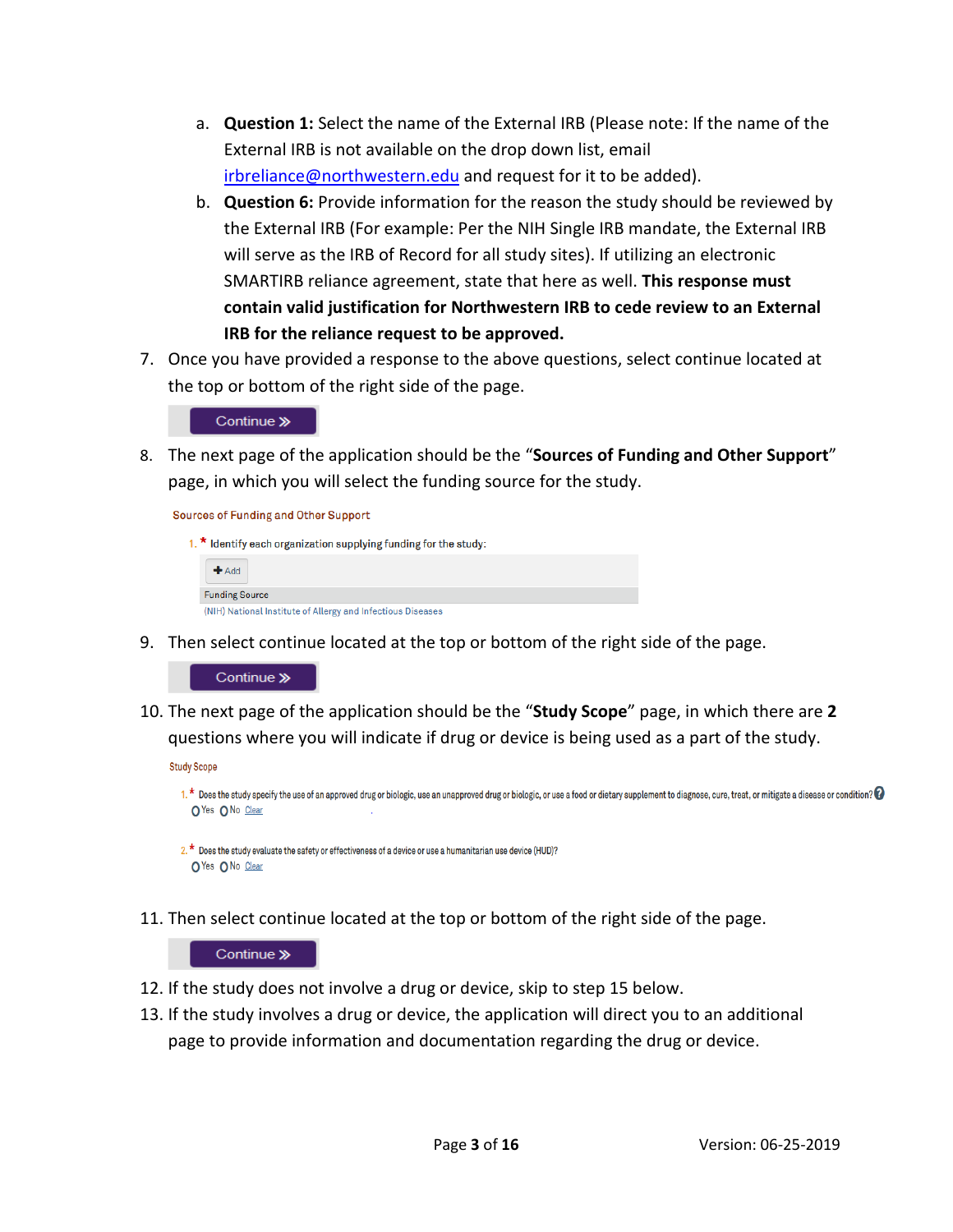14. Once you've entered all the study drug or device information and uploaded drug or device documents, select continue located at the top or bottom of the right side of the page.



Study-Related Documents for non-NU Research Sites

- 15. The next page of the application should be the "**Study-Related Documents for non-NU Research Sites**" page, in which there are **3** questions, but only number **1** requires a response at this stage.
	- a. **Question 1 "Consent forms"**: Upload the consent form template(s) provided by the sponsor or approved by the External IRB. These documents do not need to contain Northwestern site-specific language at this stage.

| Consent forms:                |                                                                            |                                                                                                                      |                         |  |
|-------------------------------|----------------------------------------------------------------------------|----------------------------------------------------------------------------------------------------------------------|-------------------------|--|
| $A$ Add                       |                                                                            |                                                                                                                      |                         |  |
| Document                      | Category                                                                   | Date Modified                                                                                                        | <b>Document History</b> |  |
| There are no items to display |                                                                            |                                                                                                                      |                         |  |
|                               |                                                                            |                                                                                                                      |                         |  |
|                               |                                                                            | 2. Recruitment materials: (add all material to be seen or heard by potential participants, including ads) $\bigcirc$ |                         |  |
|                               |                                                                            |                                                                                                                      |                         |  |
| $+A$ dd                       |                                                                            |                                                                                                                      |                         |  |
| Document                      | Category                                                                   | Date Modified                                                                                                        | <b>Document History</b> |  |
| There are no items to display |                                                                            |                                                                                                                      |                         |  |
|                               |                                                                            |                                                                                                                      |                         |  |
|                               |                                                                            |                                                                                                                      |                         |  |
|                               | Supporting Documents: (any study-related documents not attached elsewhere) |                                                                                                                      |                         |  |
| $A$ dd                        |                                                                            |                                                                                                                      |                         |  |
| Document                      | Category                                                                   | Date Modified                                                                                                        | <b>Document History</b> |  |
|                               |                                                                            |                                                                                                                      |                         |  |

16. Then select continue located at the top or bottom of the right side of the page.



17. You will be taken to the final page of the application, in which you will select "Finish" to continue. Please note: the final page will also include an RSS (Research Supplemental Submission) if applicable to your study. IRB Staff & Reviewers cannot access the RSS, but it must be completed before the system will allow the PI to submit the application.



18. You will then be directed to the main page of the "Study" application and there will be a red script indicating that there is an unsubmitted "Site" record, which will need to be

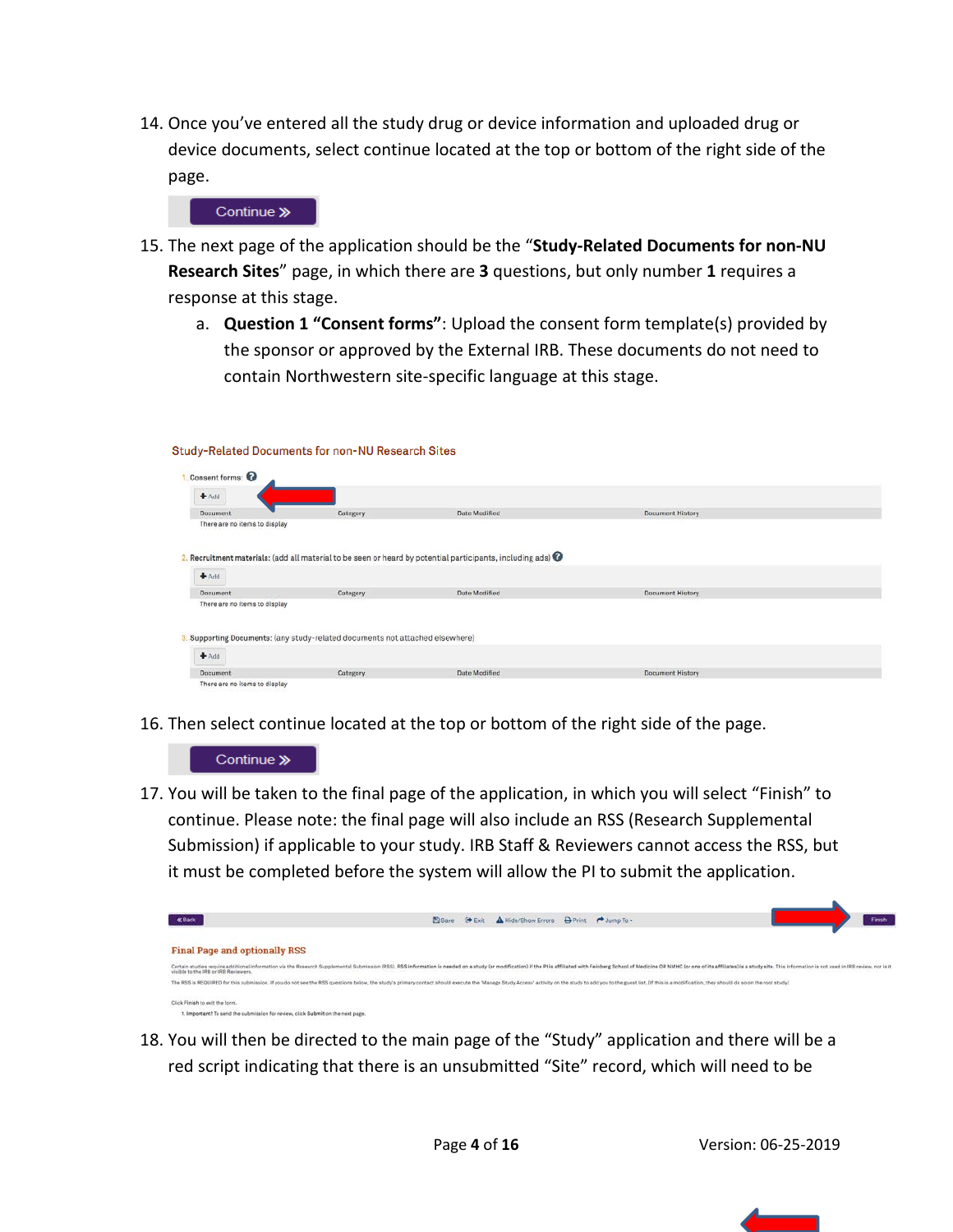## completed in order to proceed.

|                                | STU00207213: (xIRB) Test Study                |   |                          |                            |                                                                                                                                                                                                         |                              |                       |                                      |                   |
|--------------------------------|-----------------------------------------------|---|--------------------------|----------------------------|---------------------------------------------------------------------------------------------------------------------------------------------------------------------------------------------------------|------------------------------|-----------------------|--------------------------------------|-------------------|
|                                | Lead principal investigator: SC1 Test Account |   |                          |                            | External IRB:                                                                                                                                                                                           |                              |                       | Lurie Children's Hospital of Chicago |                   |
| Local site:                    | IRBSITE00000240                               |   |                          |                            | External IRB approval letter:                                                                                                                                                                           |                              |                       |                                      |                   |
|                                |                                               |   |                          |                            |                                                                                                                                                                                                         | <b>Regulatory authority:</b> | Pre-2018 Requirements |                                      |                   |
| <b>External IRB</b><br>History | Funding                                       |   |                          | Closed<br><b>Documents</b> | This project has an unsubmitted Site record. You will need to submit the (NU) Study Site for approval to do research at NU. You can access it via the 'Local Site' link above.<br>Follow-on Submissions | <b>Reviews</b>               |                       |                                      |                   |
|                                |                                               |   | <b>Project Contacts</b>  |                            |                                                                                                                                                                                                         |                              | Snapshots             | <b>Study Team Training</b>           | External IRB Info |
| Filter <sup>O</sup>            | Activity                                      | ٠ | Enter text to search for | Go                         | * Clear All:<br>+ Add Filter                                                                                                                                                                            |                              |                       |                                      |                   |
|                                | Activity                                      |   |                          |                            | Author                                                                                                                                                                                                  |                              |                       | * Activity Date                      |                   |
| 翩                              | <b>Site Created</b>                           |   |                          |                            | <b>Test Account, SC1</b>                                                                                                                                                                                |                              |                       | 7/23/2018 4:04 PM                    |                   |
|                                | Link: Site for (xIRB) Test Study              |   |                          |                            |                                                                                                                                                                                                         |                              |                       |                                      |                   |

## 19. Select the link\* to the "Site" record.

|                     |                                                                                 | STU00207213: (xIRB) Test Study                |                  |                                                                                                                                                                                |                                                               |                       |                                      |                   |
|---------------------|---------------------------------------------------------------------------------|-----------------------------------------------|------------------|--------------------------------------------------------------------------------------------------------------------------------------------------------------------------------|---------------------------------------------------------------|-----------------------|--------------------------------------|-------------------|
| Local site:         |                                                                                 | Lead principal investigator: SC1 Test Account | IRBSITE00000240  |                                                                                                                                                                                |                                                               |                       |                                      |                   |
| OR                  |                                                                                 |                                               |                  |                                                                                                                                                                                |                                                               |                       |                                      |                   |
| Local site:         | STU00207213: (xIRB) Test Study<br>Lead principal investigator: SC1 Test Account | IRBSITE00000240                               |                  | External IRB:                                                                                                                                                                  | External IRB approval letter:<br><b>Regulatory authority:</b> | Pre-2018 Requirements | Lurie Children's Hospital of Chicago |                   |
| <b>External IRB</b> |                                                                                 | Closed                                        |                  | This project has an unsubmitted Site record. You will need to submit the (NU) Study Site for approval to do research at NU. You can access it via the 'Local Site' link above. |                                                               |                       |                                      |                   |
| History             | Funding                                                                         | <b>Project Contacts</b>                       | <b>Documents</b> | Follow-on Submissions                                                                                                                                                          | Reviews                                                       | Snapshots             | <b>Study Team Training</b>           | External IRB Info |
| Filter <sup>2</sup> | Activity<br>$\cdot$<br>Activity                                                 | Enter text to search for                      | Go               | + Add Filter<br><b>x</b> Clear All<br>Author                                                                                                                                   |                                                               |                       | - Activity Date                      |                   |
| ₽                   | <b>Site Created</b>                                                             |                                               |                  | Test Account, SC1                                                                                                                                                              |                                                               |                       | 7/23/2018 4:04 PM                    |                   |
|                     | Link: Site for (xIRB) Test Study                                                |                                               |                  |                                                                                                                                                                                |                                                               |                       |                                      |                   |
| 國                   | <b>Study Created</b>                                                            |                                               |                  | Test Account, SC1                                                                                                                                                              |                                                               |                       | 7/23/2018 4:04 PM                    |                   |

\*Both of the links identified above will take you to the same "Site" application page.

20. You will then be directed to the main page of the "Site" application and "edit site" should be selected to update the application.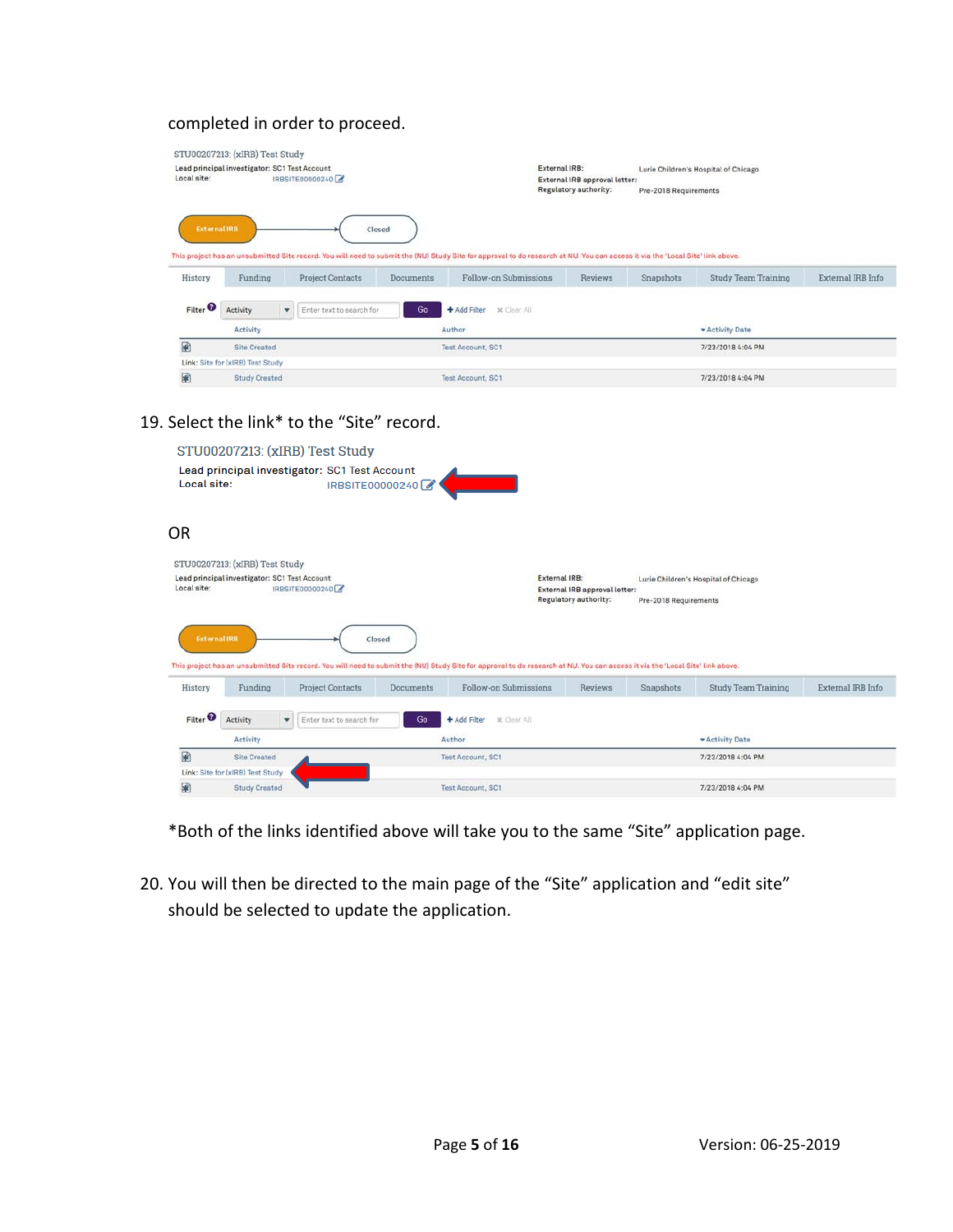| Pre-Submission<br>Study Expiration: 7/1/2019<br>Last updated:<br>7/24/2018 2:08 PM<br><b>My Current Actions</b> | IRBSITE00000240: Site for (xIRB) Test Study<br>Principal investigator: SC1 Test Account<br><b>Submission type:</b><br><b>IRB</b> Site<br><b>Primary contact:</b><br><b>SC1 Test Account</b><br>PI proxies: | IRB office:<br><b>IRB</b> coordinator:<br>Study:<br><b>External study ID:</b> | <b>IRB</b> Office<br>Regulatory authority: Pre-2018 Requirements<br>STU00207213<br>2018-1234 |
|-----------------------------------------------------------------------------------------------------------------|------------------------------------------------------------------------------------------------------------------------------------------------------------------------------------------------------------|-------------------------------------------------------------------------------|----------------------------------------------------------------------------------------------|
| <b>Edit Site</b>                                                                                                | <b>Pending sIRB</b>                                                                                                                                                                                        |                                                                               |                                                                                              |
| <b>Printer Version</b>                                                                                          | <b>Pre-Submission</b><br><b>Pre-Review</b><br><b>Post-Review</b><br><b>Review</b>                                                                                                                          | <b>Review Complete</b>                                                        |                                                                                              |
| <b>View Differences</b>                                                                                         | Clarification<br><b>Modifications</b><br><b>Requested</b><br>Required                                                                                                                                      |                                                                               |                                                                                              |
| Submit                                                                                                          |                                                                                                                                                                                                            |                                                                               |                                                                                              |
| <b>Assign Primary Contact</b><br>4                                                                              | <b>History</b><br>Funding<br><b>Reviews</b><br><b>Study Team Training</b><br>Contacts<br><b>Documents</b>                                                                                                  | Snapshots                                                                     |                                                                                              |
| ಕಿಸಿ<br><b>Manage Ancillary Reviews</b>                                                                         | Filter <sup>2</sup><br>Go<br>+ Add Filter<br><b>Activity</b><br>x Clear All<br>Enter text to search for<br>$\overline{\mathbf{v}}$                                                                         |                                                                               |                                                                                              |
| Correspond with sIRB<br>◢                                                                                       |                                                                                                                                                                                                            |                                                                               |                                                                                              |
| <b>Add Comment</b><br>O                                                                                         | <b>Activity</b><br>Author                                                                                                                                                                                  |                                                                               | * Activity Date                                                                              |
| <b>Discard</b><br>Ø                                                                                             | 國<br><b>Site Created</b><br><b>Test Account, SC1</b>                                                                                                                                                       |                                                                               | 7/23/2018 4:04 PM                                                                            |
| Notify PI to Submit<br>$\sim$                                                                                   |                                                                                                                                                                                                            |                                                                               |                                                                                              |

21. You will then be routed to be "**Basic Information**" page where the information from the "Study" application should be pre-generated for the **4** questions.

**Basic Information** 

| 1. * Title of site:                                                               |                                                  |
|-----------------------------------------------------------------------------------|--------------------------------------------------|
| Site for (xIRB) Test Study                                                        |                                                  |
|                                                                                   | <b>Basic Information page (Site Application)</b> |
|                                                                                   |                                                  |
| 2. * Short title:                                                                 |                                                  |
|                                                                                   |                                                  |
| Site for (xIRB) Test Study<br>3. * Brief description of local study activities: @ |                                                  |
|                                                                                   |                                                  |
| Site for (xIRB) Test Study                                                        |                                                  |
|                                                                                   |                                                  |

- 22. For **Question 3**, please add a description of what portion of the study will be conducted at the Northwestern site.
- 23. Verify the rest of the pre-generated information is correct, then select continue located at the top or bottom of the right side of the page.



- 24. The next page of the application will be the "**Sources of Funding and Other Support**" page, in which you will need to again select the funding source for the study. This should match the funding source selected in the "Study" application.
- 25. Then select continue located at the top or bottom of the right side of the page.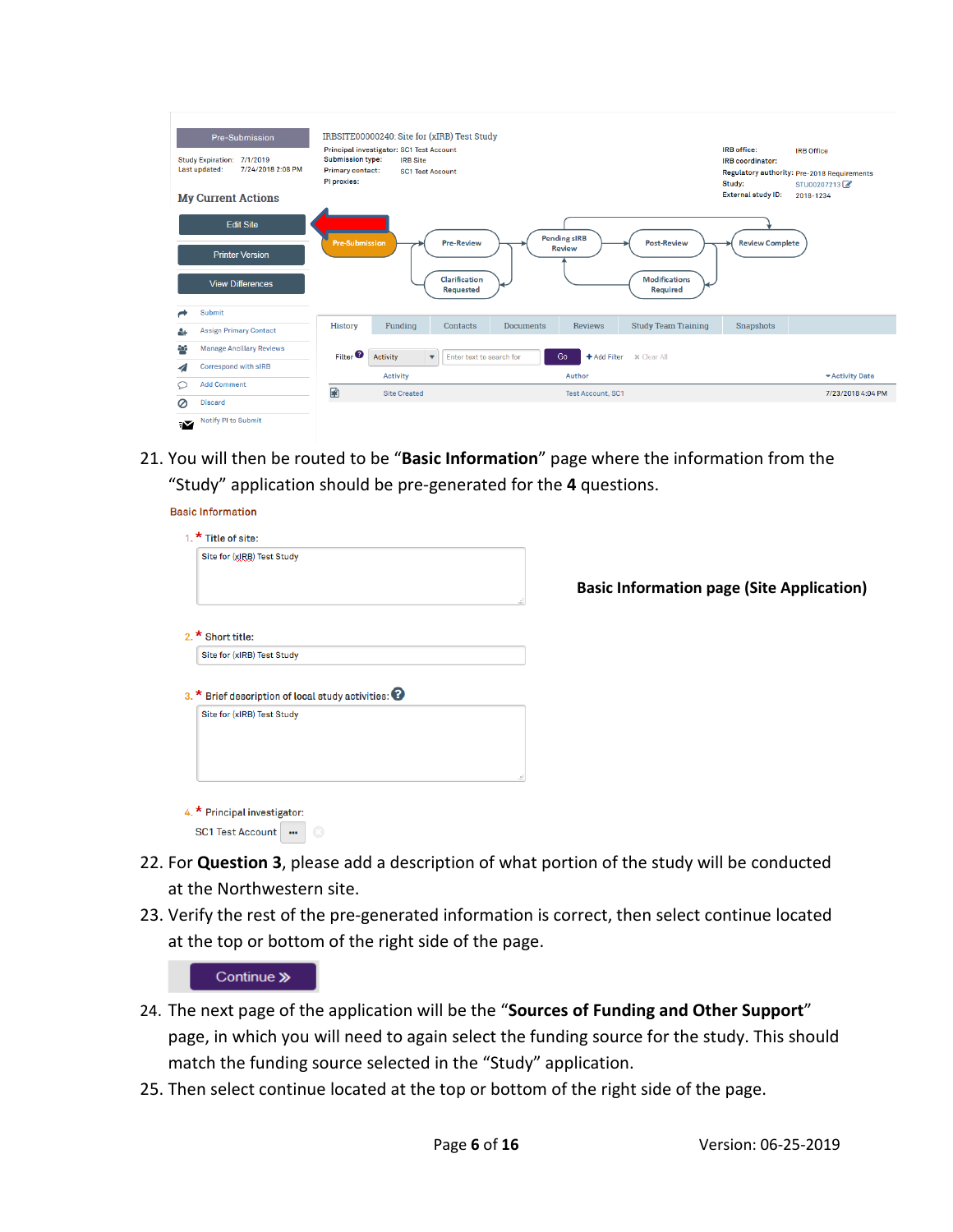

26. The next page of the application will be the "**Study Team Members**" page, in which you will need to identify each additional person, not including the PI, who will be involved in conducting the research. (**If any study team members are affiliated with Northwestern, but not available to be selected on the drop down menu, they will need to register for eIRB+ using their Northwestern University netID**).

| <b>Study Team Members</b>     |              |                                                                                                                    |                     |        |        |       |                                                                                                                                                                                                                                |
|-------------------------------|--------------|--------------------------------------------------------------------------------------------------------------------|---------------------|--------|--------|-------|--------------------------------------------------------------------------------------------------------------------------------------------------------------------------------------------------------------------------------|
| Internal Personnel            |              |                                                                                                                    |                     |        |        |       |                                                                                                                                                                                                                                |
|                               |              | Identify each additional person involved in the design, conduct, or reporting of the research: $\Theta$            |                     |        |        |       |                                                                                                                                                                                                                                |
| $+Add$                        |              |                                                                                                                    |                     |        |        |       |                                                                                                                                                                                                                                |
| Name                          | <b>Roles</b> | Involved in Consent                                                                                                |                     | E-mail | Phone  |       |                                                                                                                                                                                                                                |
| There are no items to display |              |                                                                                                                    |                     |        |        |       |                                                                                                                                                                                                                                |
| <b>External Personnel</b>     |              |                                                                                                                    |                     |        |        |       |                                                                                                                                                                                                                                |
|                               |              | Investigator Agreement (IIA). Do not list research staff from other institutions that have their own IRB approval. |                     |        |        |       | Identify each external person who will interact with participants or have access to identifiable data for whom NU IRB will have oversight responsibility such as Interns/Volunteers, research staff covered by an IRB Authoriz |
| $+$ Add                       |              |                                                                                                                    |                     |        |        |       |                                                                                                                                                                                                                                |
| Name                          | Institution  | Roles:                                                                                                             | Involved in Consent |        | E-mail | Phone | <b>Training Date</b>                                                                                                                                                                                                           |
| There are no items to display |              |                                                                                                                    |                     |        |        |       |                                                                                                                                                                                                                                |

27. Then select continue located at the top or bottom of the right side of the page.

| Continue >> |  |
|-------------|--|
|-------------|--|

- 28. The next page of the application will be the "**Site-Specific Documents**" page with **3** questions, however only number **3** requires a response at this stage.
	- a. **Question 3** "**Supporting Documents":**
		- i. An IRB Authorization Agreement (IAA) must be filled out with study and External IRB information and uploaded. **It is highly preferred that the Northwestern IRB IAA template is used when permissible by the External IRB.** To obtain the current **[IRB Authorization Agreement -](https://irb.northwestern.edu/sites/irb/files/documents/HRP-1807%20-%20TEMPLATE%20-%20Authorization%20Agreement%20%28NU%20IRB_NOT%20IRB%20of%20Record%29_11222018.doc) Where [NU IRB will NOT be the IRB of record](https://irb.northwestern.edu/sites/irb/files/documents/HRP-1807%20-%20TEMPLATE%20-%20Authorization%20Agreement%20%28NU%20IRB_NOT%20IRB%20of%20Record%29_11222018.doc)**, visit the IRB website: <https://irb.northwestern.edu/reliance-agreements#resources> Please note: using another institution's IAA template will result in additional time required by the Northwestern IRB office to review the IAA document language.
		- ii. If applicable, also upload a completed local protocol addendum in this section. (Note: The IRB may request this document on a case-by-case basis.)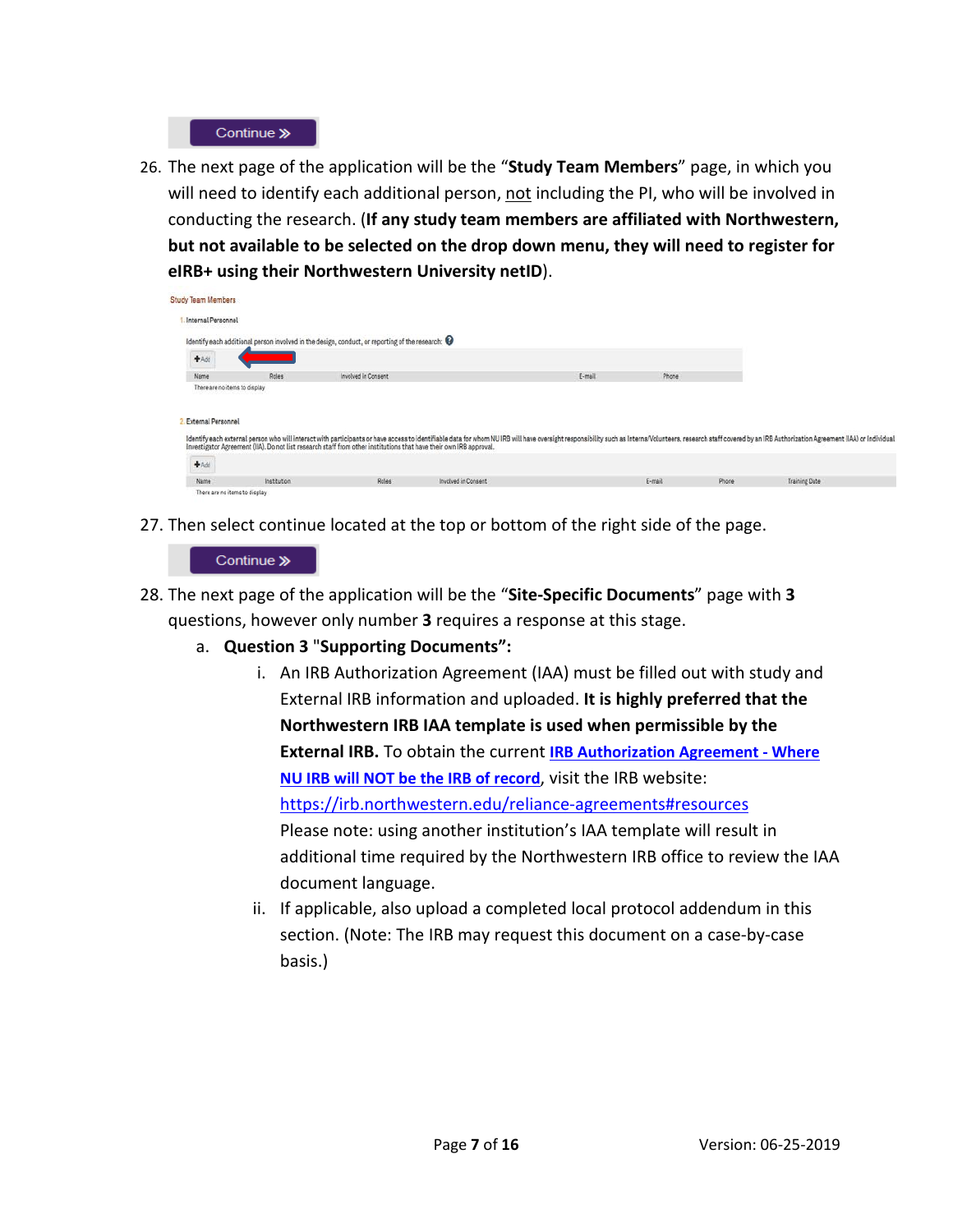| <b>Site-Specific Documents</b> |                                                                               |                                                                                                           |                         |  |
|--------------------------------|-------------------------------------------------------------------------------|-----------------------------------------------------------------------------------------------------------|-------------------------|--|
|                                |                                                                               |                                                                                                           |                         |  |
| Consent forms:                 |                                                                               |                                                                                                           |                         |  |
| $+Add$                         |                                                                               |                                                                                                           |                         |  |
| Document                       | Category                                                                      | Date Modified                                                                                             | <b>Document History</b> |  |
| There are no items to display  |                                                                               |                                                                                                           |                         |  |
|                                |                                                                               |                                                                                                           |                         |  |
|                                |                                                                               | 2. Recruitment materials: (add all material to be seen or heard by potential participants, including ads) |                         |  |
|                                |                                                                               |                                                                                                           |                         |  |
| $+Add$                         |                                                                               |                                                                                                           |                         |  |
| Document                       | Category                                                                      | Date Modified                                                                                             | <b>Document History</b> |  |
| There are no items to display  |                                                                               |                                                                                                           |                         |  |
|                                |                                                                               |                                                                                                           |                         |  |
|                                |                                                                               |                                                                                                           |                         |  |
|                                | 3. Supporting Documents: (any study-related documents not attached elsewhere) |                                                                                                           |                         |  |
| Add                            |                                                                               |                                                                                                           |                         |  |
| Document                       | Category                                                                      | Date Modified                                                                                             | Document History        |  |
| There are no items to display  |                                                                               |                                                                                                           |                         |  |

29. Then select continue located at the top or bottom of the right side of the page.



30. The next page of the application will be the "**Sites**" page, in which you will need to select the study site information (**If there are additional sites not listed, they can be included in section 2**).

Sites

|                                                                        | Please specify study site(s):                                          |  |       |                                                                                                                                                                                    |                |  |  |  |
|------------------------------------------------------------------------|------------------------------------------------------------------------|--|-------|------------------------------------------------------------------------------------------------------------------------------------------------------------------------------------|----------------|--|--|--|
| ⊔                                                                      | Northwestern University (NU) - Evanston                                |  |       |                                                                                                                                                                                    |                |  |  |  |
| $\Box$                                                                 | Northwestern University (NU) - Chicago                                 |  |       |                                                                                                                                                                                    |                |  |  |  |
| Π                                                                      | Northwestern University (NU) - Qatar                                   |  |       |                                                                                                                                                                                    |                |  |  |  |
| ◡                                                                      | Ann & Robert H. Lurie Children's Hospital of Chicago (Lurie Childrens) |  |       |                                                                                                                                                                                    |                |  |  |  |
|                                                                        | <b>Clinical Research Unit (CRU)</b>                                    |  |       |                                                                                                                                                                                    |                |  |  |  |
| П                                                                      | Northwestern Memorial HealthCare (NMHC) and/or its affiliates          |  |       |                                                                                                                                                                                    |                |  |  |  |
| □                                                                      | Shirley Ryan AbilityLab (SRALab)                                       |  |       |                                                                                                                                                                                    |                |  |  |  |
| Robert H. Lurie Comprehensive Cancer Center and/or its affiliates<br>ш |                                                                        |  |       |                                                                                                                                                                                    |                |  |  |  |
|                                                                        |                                                                        |  |       |                                                                                                                                                                                    |                |  |  |  |
|                                                                        |                                                                        |  |       | 2. If the research will be conducted at International Sites, Schools, (Preschools, Primary Schools, and/or Secondary Schools), or any other locations, please specify these below: |                |  |  |  |
|                                                                        | Add                                                                    |  |       |                                                                                                                                                                                    |                |  |  |  |
|                                                                        | <b>Site</b><br>Contact<br>Phone                                        |  | Email | <b>External IRB Review</b>                                                                                                                                                         | Rely on NU IRB |  |  |  |
|                                                                        | There are no items to display                                          |  |       |                                                                                                                                                                                    |                |  |  |  |

31. Once the site information has been provided, select continue located at the top or bottom of the right side of the page.



- 32. You will be taken to the Final Page of the "Site" application and then select **Finish** and you will be taken to the main page of the application.
- 33. Once on the main page for the "Site" application, you can then notify the PI to submit. **(If applicable and if you receive an error message, make sure that the RSS indicates "Completed" before notifying the PI to submit)**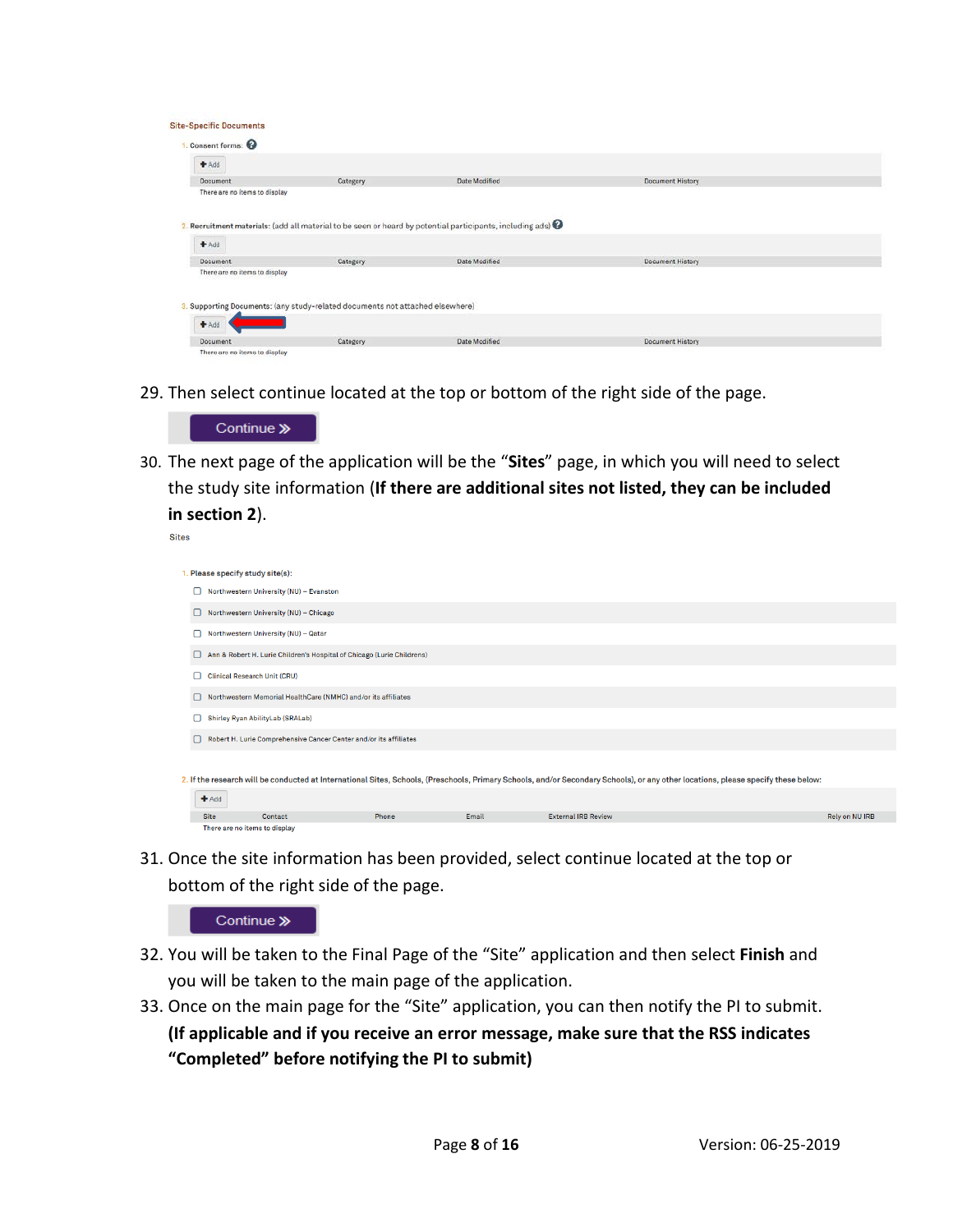**Figure 15 Notify PI to Submit** 

34. The application process to request Northwestern IRB to cede review to an External IRB is complete and an email will be sent to the PI to submit. Once the PI submits, the "Site" and "Study" application will be routed to the Northwestern IRB for reliance review to determine if the study is appropriate to cede review to an External IRB. (Please note submit functionality only occurs on the "Site" submission).

## **Step 2: Reliance Review Completed**

During reliance review, the IRB may ask for additional information or updates to the "Study" and/or "Site" applications. If warranted, the request(s) will come in the form of a "Clarification Requested" within the "Site" application only. Once the clarifications are addressed and the PI re-submits the "Site" application, the Northwestern IRB will then make a determination whether it is appropriate to cede review to an External IRB.

If the request is deemed not appropriate to cede review to an External IRB, the rationale and instructions for next steps will be provided within the "Site" history tab.

If the request to cede review is accepted, the IAA will be partially executed by the Northwestern IRB Executive Director and provided via a "Clarification Requested" within the "Site" application. The study team may then proceed with obtaining External IRB approval of the Northwestern study site.

**Please note:** If participants will be enrolled at the Northwestern site, the External IRB's consent form may be used in lieu of the Northwestern IRB consent form template. However, the External IRB consent form approved for use at the Northwestern site must contain the required Northwestern site-specific language per **HRP-092 - [SOP External IRBs](https://irb.northwestern.edu/sites/irb/files/documents/HRP-092%20-%20SOP%20-%20External%20IRBs_11222018.pdf)**.

## **Step 3: Confirm Reliance**

Once the Northwestern study site is approved by the External IRB, the eIRB+ application must be resubmitted for acknowledgement. **Northwestern does not consider a study fully IRB approved to proceed without initial study acknowledgment of the External IRB's approval.** In order to provide the necessary documents and information needed for the Northwestern IRB to confirm reliance and issue an acknowledgment, follow the steps below.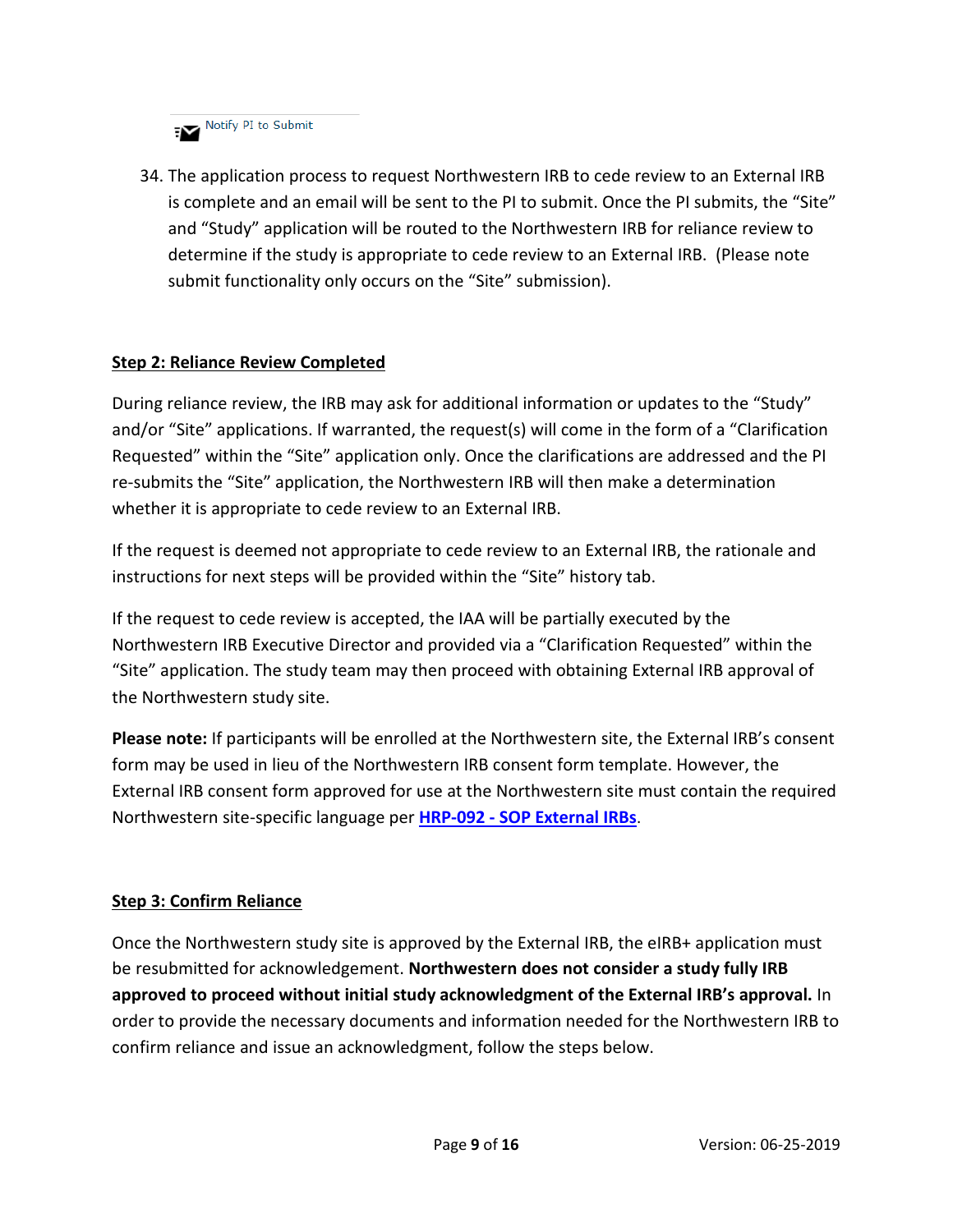35. Go to the main page for [eIRB+](https://eirbplus.northwestern.edu/IRB/sd/Rooms/DisplayPages/LayoutInitial?Container=com.webridge.entity.Entity%5bOID%5b5C3E6DF4AA49DF408616C9B82E714D46%5d%5d) and login.

| <b>VU</b> Institutional<br>Review Board Office |                                                                     |                                                                                                                                                                                                                                                                                                                                                                                                                                                                                                                                                                                                                                                     |
|------------------------------------------------|---------------------------------------------------------------------|-----------------------------------------------------------------------------------------------------------------------------------------------------------------------------------------------------------------------------------------------------------------------------------------------------------------------------------------------------------------------------------------------------------------------------------------------------------------------------------------------------------------------------------------------------------------------------------------------------------------------------------------------------|
| $\mathbf{v}$                                   | Home                                                                |                                                                                                                                                                                                                                                                                                                                                                                                                                                                                                                                                                                                                                                     |
|                                                | questions regarding conflict of interest to NUCOI@Northwestern.edu. | As of Thursday, May 3, 2018, the Conflicts of Interest (COI) tab is now viewable for all users and projects in eIRB. Information about the conflict of interest process can be found at: https://www.northwestern.ed<br>At the time of continuing review, all actively enrolling studies will be required to conform to the new consent form template. We strongly recommend you submit a combination MOD/CR instead of a separate CR<br>reflect the revisions being made, please amend your current consent form document to incorporate the new template changes instead of pasting your current consent form language into the new template docu |
| NetID:<br>Password:                            |                                                                     |                                                                                                                                                                                                                                                                                                                                                                                                                                                                                                                                                                                                                                                     |
| Login                                          | Remember me                                                         | After signing in to this site, you are bound by the terms and conditions set forth when you received your account.                                                                                                                                                                                                                                                                                                                                                                                                                                                                                                                                  |

- 36. Once in the system you will be routed to your inbox.
- 37. Locate the study in your inbox, which will be identified by the IRBSITE number. Click on link associated with the Short Name of the study.
- 38. You will then be routed to the "Site" application. You will need to edit both the "Study" and "Site" applications, so click on the link to the "Study" application in the top right corner of the screen.

| IRB office:               | <b>IRB Office</b>                           |
|---------------------------|---------------------------------------------|
| IRB coordinator:          |                                             |
|                           | Regulatory authority: Pre-2018 Requirements |
| Study:                    | STU00207213                                 |
| <b>External study ID:</b> | 2018-1234                                   |

39. You will then be routed to the "Study" application and "edit study" on the left side of the page should be selected to update the application.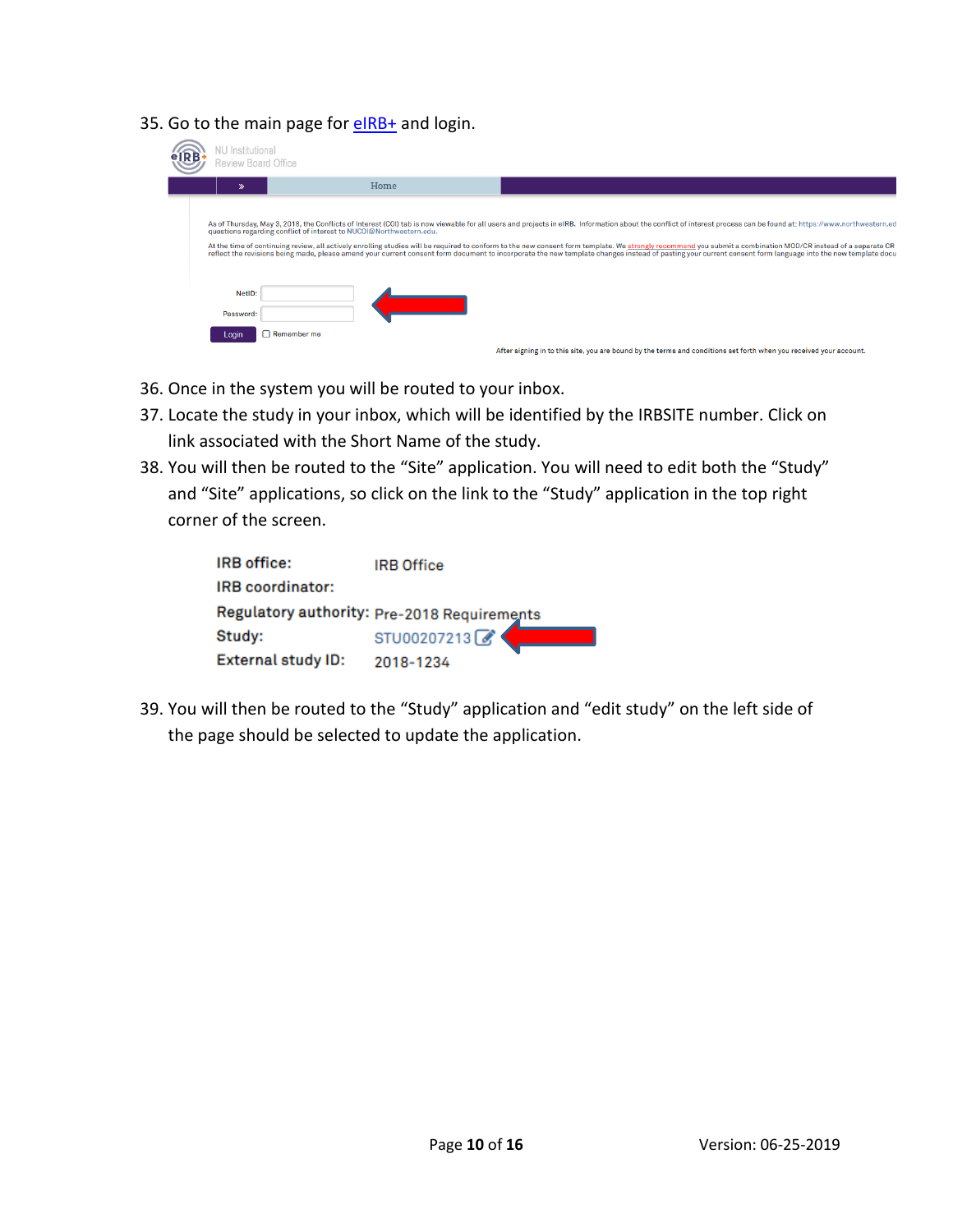

- 40. You will then be routed to the "**Basic Information**" page of the "Study" Application. Review all **8** questions to ensure they are still accurate and update if needed. Specifically, ensure that the protocol document uploaded to **Question 8** is the same version listed on the External IRB Northwestern site approval letter. If the protocol version has been updated, since the initial reliance request, select "update" and upload the current protocol approved by the External IRB.
- 41. Once you have confirmed responses are current for all questions, select continue located at the top or bottom of the right side of the page.

- 42. The next page of the application should be the "**External IRB**" page, in which there are **6** questions. Provide responses to numbers **2 - 5**.
	- a. **Question 2:** If there is a study ID number provided by the External IRB, please provide the information.
	- b. **Question 3:** Select "Upload" and provide the External IRB approval letter for the Northwestern site.

```
3. Approval letter from external IRB:
[None]
          t Upload
```
- c. **Question 4:** Select the initial approval date as provided by the External IRB.
- d. **Question 5:** Select the last day of approval (expiration date) as provided by the External IRB.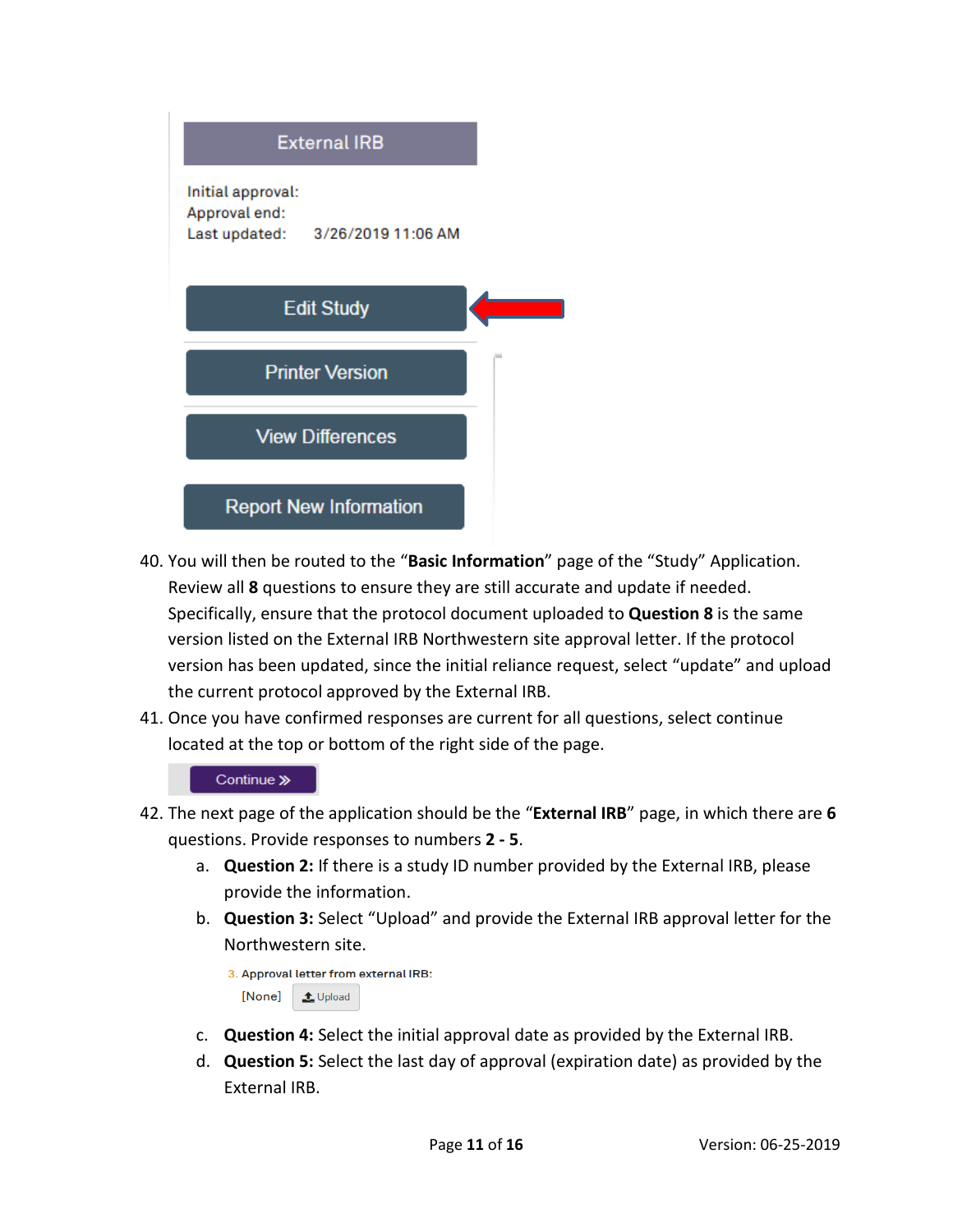43. Once you have provided a response to the above questions, select continue located at the top or bottom of the right side of the page.

## Continue »

44. The next page of the application should be the "**Sources of Funding and Other Support**" page, which was previously completed. Review to ensure information is still accurate and update if needed, then select continue located at the top or bottom of the right side of the page.

#### Continue »

45. The next page of the application should be the "**Study Scope**" page, which was previously completed. Review to ensure information is still accurate and update if needed, then select continue located at the top or bottom of the right side of the page.

## Continue »

- 46. If the study does not involve a drug or device, skip to step # 49 below.
- 47. If the study involves a drug or device, the application will direct you to an additional page for the drug or device. Review all previously entered responses and documents to ensure they are still accurate and update if needed. Specifically, ensure that the drug or device document uploaded to **Question 1** is the same version listed on the External IRB Northwestern site approval letter. If the document version has been updated since the initial reliance request, select "update" and upload the current drug or device document approved by the External IRB.
- 48. Once you've confirmed the drug or device information is accurate, select continue located at the top or bottom of the right side of the page.

- 49. The next page of the application should be the "**Study-Related Documents for non-NU Research Sites**" page, in which there are **3** questions.
	- a. **Question 1 "Consent forms"**: The consent form template(s) provided by the sponsor or approved by the External IRB that were previously uploaded may remain. These documents only serve as records of templates provided for the initial reliance request.
	- b. **Question 2 "Recruitment materials"**: Upload all recruitment-related materials listed on the External IRB approval letter that are not specific to Northwestern. (For example, sponsor-run central recruitment campaign materials.)
	- c. **Question 3 "Supporting documents"**: Upload all other study documents listed on the External IRB approval letter that are not specific to Northwestern. (For example, questionnaires utilized by all study sites should be uploaded into this section).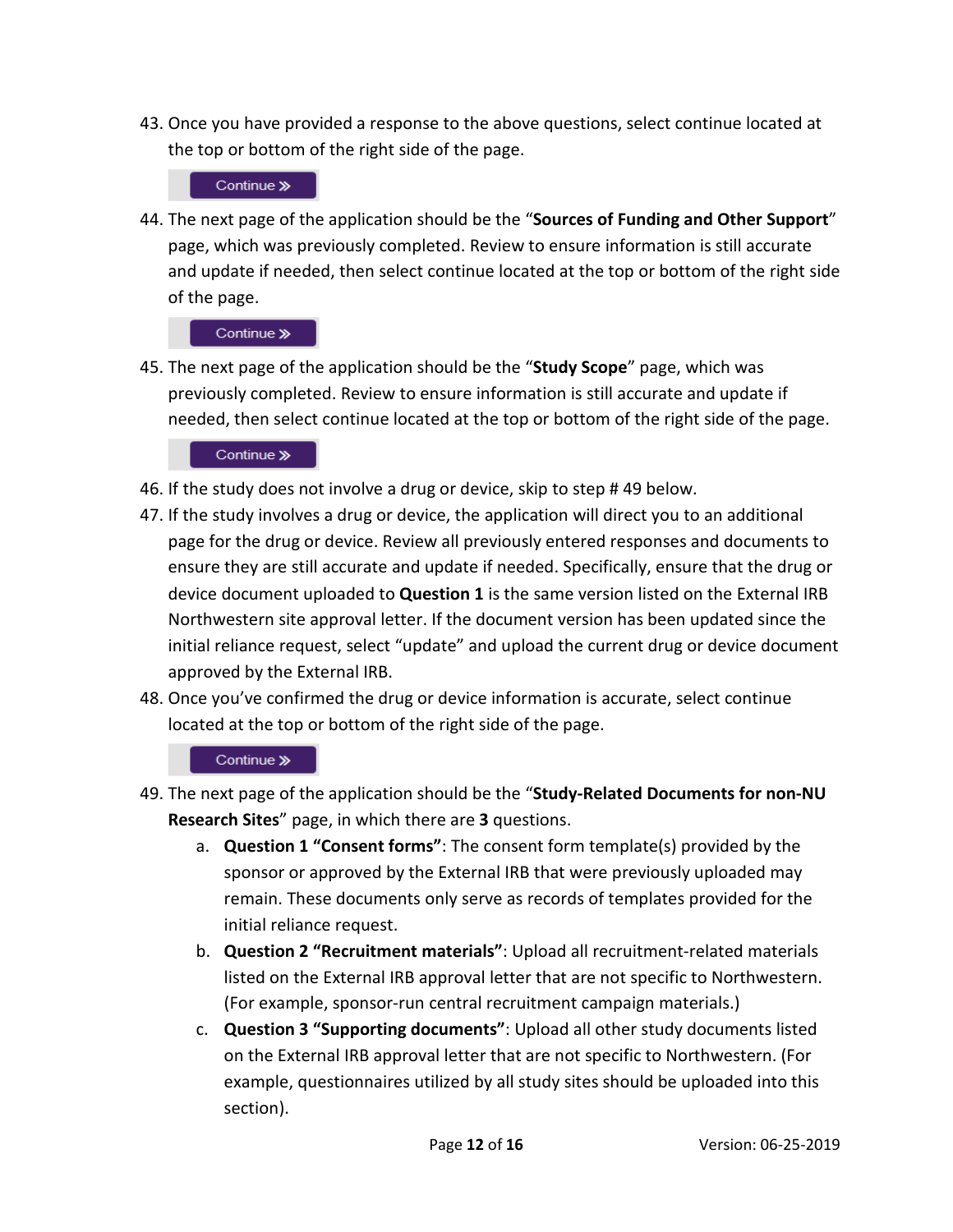Study-Related Documents for non-NU Research Sites

| Consent forms:                                             |                                                                               |                                                                                                                      |                         |  |
|------------------------------------------------------------|-------------------------------------------------------------------------------|----------------------------------------------------------------------------------------------------------------------|-------------------------|--|
| $A$ Add                                                    |                                                                               |                                                                                                                      |                         |  |
| Document                                                   | Category                                                                      | Date Modified                                                                                                        | <b>Document History</b> |  |
| There are no items to display                              |                                                                               |                                                                                                                      |                         |  |
|                                                            |                                                                               | 2. Recruitment materials: (add all material to be seen or heard by potential participants, including ads) $\bigcirc$ |                         |  |
|                                                            |                                                                               |                                                                                                                      |                         |  |
|                                                            |                                                                               |                                                                                                                      |                         |  |
|                                                            | Category                                                                      | Date Modified                                                                                                        | <b>Document History</b> |  |
|                                                            |                                                                               |                                                                                                                      |                         |  |
| $+Add$<br><b>Document</b><br>There are no items to display | 3. Supporting Documents: (any study-related documents not attached elsewhere) |                                                                                                                      |                         |  |
| $A$ Add                                                    |                                                                               |                                                                                                                      |                         |  |

50. Then select continue located at the top or bottom of the right side of the page.

#### Continue »

51. You will be taken to the final page of the application, in which you will select "Finish" to continue. Please note: the final page will also include an RSS (Research Supplemental Submission) if applicable to your study. IRB Staff & Reviewers cannot access the RSS, but it must be completed before the system will allow the PI to submit the application. Review the RSS to ensure it is current, and update if needed.

| <b>« Back</b>                                                                                                                                                                                                                                                          | <b>El</b> Save | E Exit | A Hide/Show Errors | Print + Jump To - | <b>Finish</b> |
|------------------------------------------------------------------------------------------------------------------------------------------------------------------------------------------------------------------------------------------------------------------------|----------------|--------|--------------------|-------------------|---------------|
|                                                                                                                                                                                                                                                                        |                |        |                    |                   |               |
| <b>Final Page and optionally RSS</b>                                                                                                                                                                                                                                   |                |        |                    |                   |               |
| Certain studies require additional information via the Research Supplemental Submission (RSS). RSS information is needed on a study (or modification) if the PI is affiliated with Feinberg School of Medicine OR NMHC (or one<br>visible to the IRB or IRB Reviewers. |                |        |                    |                   |               |
| The RSS is REQUIRED for this submission. If you do not see the RSS questions below, the study's primary contact should execute the 'Manage Study's orchies' activity on the study's oadd you to the guest list. If this is a m                                         |                |        |                    |                   |               |
| Click Finish to exit the form.                                                                                                                                                                                                                                         |                |        |                    |                   |               |
| 1. Important! To send the submission for review, click Submit on the next page.                                                                                                                                                                                        |                |        |                    |                   |               |

- 52. You will then be directed to the main page of the "Study" application.
- 53. Select the link\* to the "Site" record.

STU00207213: (xIRB) Test Study Lead principal investigator: SC1 Test Account Local site: IRBSITE00000240

OR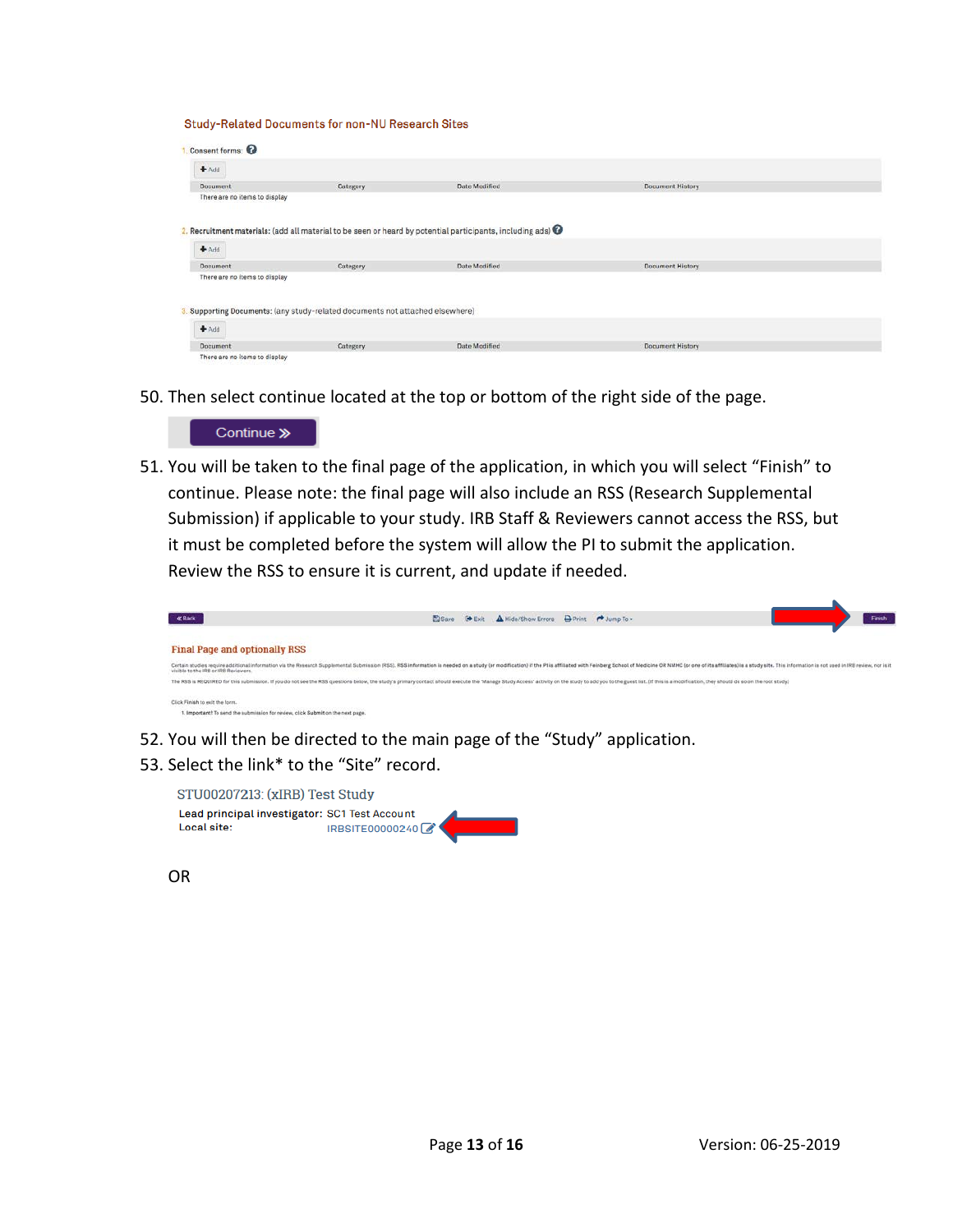|                     | STU00207213: (xIRB) Test Study                |                               |                  |                                                                                                                                                                                |                               |                       |                                      |                   |  |
|---------------------|-----------------------------------------------|-------------------------------|------------------|--------------------------------------------------------------------------------------------------------------------------------------------------------------------------------|-------------------------------|-----------------------|--------------------------------------|-------------------|--|
| Local site:         | Lead principal investigator: SC1 Test Account | IRBSITE00000240               |                  | External IRB:                                                                                                                                                                  | External IRB approval letter: |                       | Lurie Children's Hospital of Chicago |                   |  |
|                     |                                               |                               |                  |                                                                                                                                                                                | <b>Regulatory authority:</b>  | Pre-2018 Requirements |                                      |                   |  |
|                     |                                               |                               |                  |                                                                                                                                                                                |                               |                       |                                      |                   |  |
| <b>External IRB</b> |                                               |                               | Closed           |                                                                                                                                                                                |                               |                       |                                      |                   |  |
|                     |                                               |                               |                  | This project has an unsubmitted Site record. You will need to submit the (NU) Study Site for approval to do research at NU. You can access it via the 'Local Site' link above. |                               |                       |                                      |                   |  |
|                     |                                               |                               |                  |                                                                                                                                                                                |                               |                       |                                      |                   |  |
| History             | Funding                                       | <b>Project Contacts</b>       | <b>Documents</b> | Follow-on Submissions                                                                                                                                                          | Reviews                       | Snapshots             | <b>Study Team Training</b>           | External IRB Info |  |
| Filter <sup>O</sup> | Activity                                      | Enter text to search for<br>٠ | Go               | <b>x</b> Clear All:<br>+ Add Filter                                                                                                                                            |                               |                       |                                      |                   |  |
|                     | Activity                                      |                               |                  | Author                                                                                                                                                                         |                               |                       | - Activity Date                      |                   |  |
| ₽                   | <b>Site Created</b>                           |                               |                  | <b>Test Account, SC1</b>                                                                                                                                                       |                               |                       | 7/23/2018 4:04 PM                    |                   |  |
|                     | Link: Site for (xIRB) Test Study              |                               |                  |                                                                                                                                                                                |                               |                       |                                      |                   |  |

\*Both of the links identified above will take you to the same "Site" application page.

54. You will then be directed to the main page of the "Site" application and "edit site" should be selected to update the Site application.

| <b>Pre-Submission</b><br>Study Expiration: 7/1/2019<br>7/24/2018 2:08 PM<br>Last updated: | IRBSITE00000240: Site for (xIRB) Test Study<br>Principal investigator: SC1 Test Account<br><b>Submission type:</b><br><b>IRB Site</b><br><b>Primary contact:</b><br><b>SC1 Test Account</b><br>PI proxies: |                                                                             | IRB office:<br><b>IRB</b> Office<br><b>IRB</b> coordinator:<br>Regulatory authority: Pre-2018 Requirements<br>Study:<br>STU00207213 |
|-------------------------------------------------------------------------------------------|------------------------------------------------------------------------------------------------------------------------------------------------------------------------------------------------------------|-----------------------------------------------------------------------------|-------------------------------------------------------------------------------------------------------------------------------------|
| <b>My Current Actions</b>                                                                 |                                                                                                                                                                                                            |                                                                             | <b>External study ID:</b><br>2018-1234                                                                                              |
| <b>Edit Site</b><br><b>Printer Version</b><br><b>View Differences</b>                     | <b>Pre-Submission</b><br><b>Pre-Review</b><br>Clarification                                                                                                                                                | <b>Pending sIRB</b><br><b>Post-Review</b><br><b>Review</b><br>Modifications | <b>Review Complete</b>                                                                                                              |
|                                                                                           | Requested                                                                                                                                                                                                  | Required                                                                    |                                                                                                                                     |
| <b>Submit</b><br>▰                                                                        |                                                                                                                                                                                                            |                                                                             |                                                                                                                                     |
| <b>Assign Primary Contact</b><br>스                                                        | <b>History</b><br>Funding<br><b>Documents</b><br><b>Contacts</b>                                                                                                                                           | <b>Reviews</b><br><b>Study Team Training</b>                                | Snapshots                                                                                                                           |
| 웩<br><b>Manage Ancillary Reviews</b>                                                      | Filter <sup>2</sup><br>Activity<br>Enter text to search for<br>$\overline{\mathbf{v}}$                                                                                                                     | Go<br>+ Add Filter<br><b>x</b> Clear All                                    |                                                                                                                                     |
| Correspond with sIRB<br>◢                                                                 | <b>Activity</b>                                                                                                                                                                                            | Author                                                                      | * Activity Date                                                                                                                     |
| <b>Add Comment</b><br>₽                                                                   | 國<br><b>Site Created</b>                                                                                                                                                                                   |                                                                             | 7/23/2018 4:04 PM                                                                                                                   |
| <b>Discard</b><br>Ø                                                                       |                                                                                                                                                                                                            | <b>Test Account, SC1</b>                                                    |                                                                                                                                     |
| Notify PI to Submit<br>$\sim$                                                             |                                                                                                                                                                                                            |                                                                             |                                                                                                                                     |

55. You will then be routed to be "**Basic Information**" page, which was previously completed. Review to ensure information is still accurate and update if needed, then select continue located at the top or bottom of the right side of the page.



56. The next page of the application will be the "**Sources of Funding and Other Support**" page, which was previously completed. Review to ensure information is still accurate and update if needed, then select continue located at the top or bottom of the right side of the page.

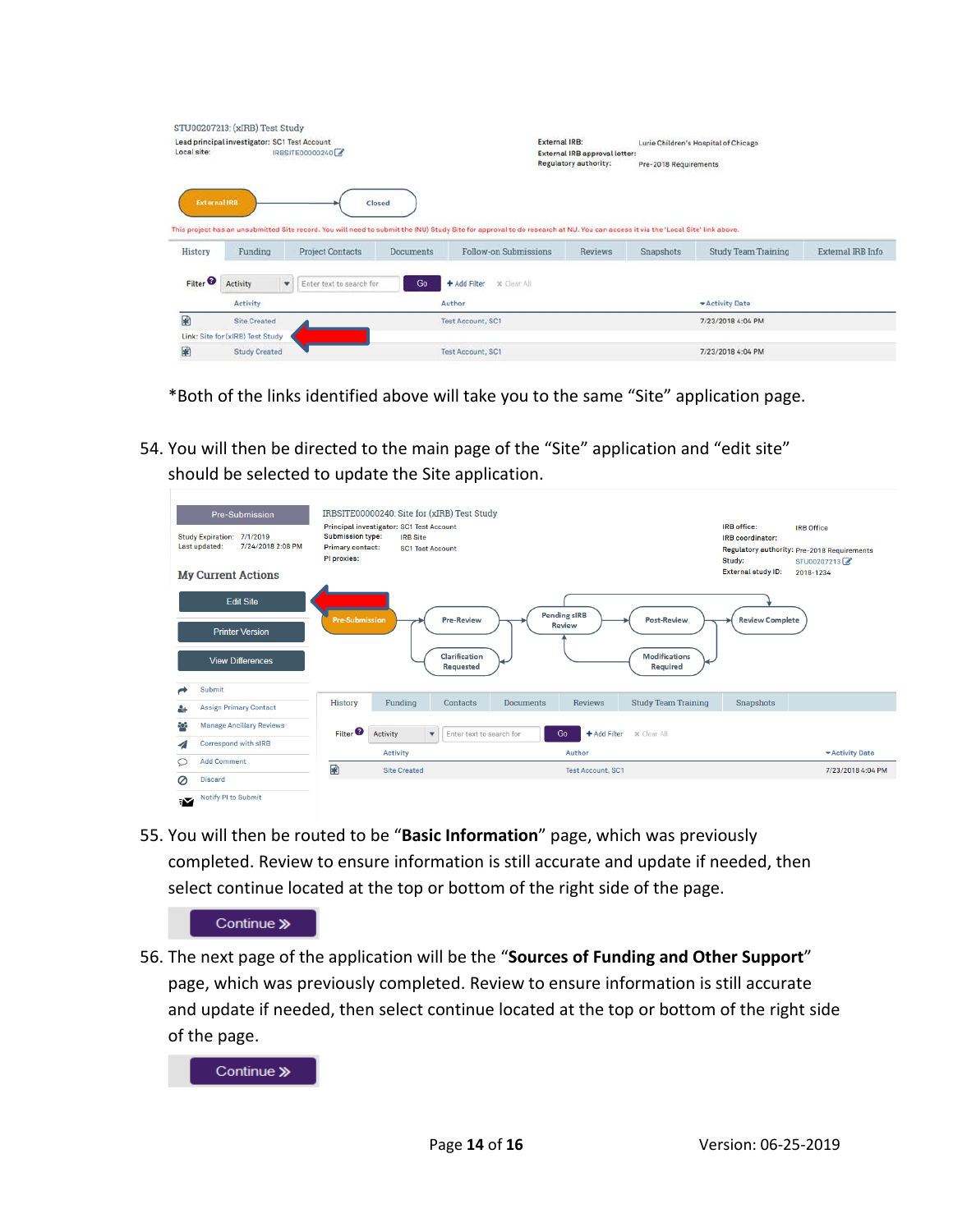57. The next page of the application will be the "**Study Team Members**" page, which was previously completed. Review to ensure information is still accurate and update if needed. Will need to identify each additional person, not including the PI, who will be involved in conducting the research. (**If any study team members are affiliated with N**orthwestern**, but not available to be selected on the drop down menu, they will need to register for eIRB+ using their Northwestern University netID**).

| tudy Team Members             |             |                                                                                                                    |                                                                                                                                                                                                                                |        |        |       |                      |  |
|-------------------------------|-------------|--------------------------------------------------------------------------------------------------------------------|--------------------------------------------------------------------------------------------------------------------------------------------------------------------------------------------------------------------------------|--------|--------|-------|----------------------|--|
| Internal Personnel            |             |                                                                                                                    |                                                                                                                                                                                                                                |        |        |       |                      |  |
|                               |             | Identify each additional person involved in the design, conduct, or reporting of the research: $\Theta$            |                                                                                                                                                                                                                                |        |        |       |                      |  |
| $+$ Add                       |             |                                                                                                                    |                                                                                                                                                                                                                                |        |        |       |                      |  |
| Name                          | Roles       | Involved in Consent                                                                                                |                                                                                                                                                                                                                                | E-mail | Phone  |       |                      |  |
| <b>External Personnel</b>     |             | Investigator Agreement (IIA). Do not list research staff from other institutions that have their own IRB approval. | Identify each external person who will interact with participants or have access to identifiable data for whom NU IRB will have oversight responsibility such as Interns/Volunteers, research staff covered by an IRB Authoriz |        |        |       |                      |  |
| $+$ Add                       |             |                                                                                                                    |                                                                                                                                                                                                                                |        |        |       |                      |  |
| Name                          | Institution | Roles:                                                                                                             | Involved in Consent                                                                                                                                                                                                            |        | E-mail | Phone | <b>Training Date</b> |  |
| There are no items to display |             |                                                                                                                    |                                                                                                                                                                                                                                |        |        |       |                      |  |

58. Once the study team members are reviewed and updated, then select continue located at the top or bottom of the right side of the page.

- 59. The next page of the application will be the "**Site-Specific Documents**" page, in which there are **3** questions to complete.
	- a. **Question 1 "Consent forms"**: Upload the External IRB approved and watermarked consent form(s) containing Northwestern site-specific language if participants will be enrolled at the Northwestern site.
	- b. **Question 2 "Recruitment materials"**: Upload all recruitment-related materials listed on the External IRB approval letter that will be used specifically at NU.
	- c. **Question 3 "Supporting documents"**:
		- i. Delete the unsigned version of the IAA that was previously uploaded for the initial reliance request.
		- ii. Upload the fully executed IAA that has both the Northwestern IO and External IRB IO signatures.
		- iii. Upload all other study documents listed on the External IRB approval letter that will be used specifically at Northwestern.
		- iv. Upload all subsequent External IRB approval letters and any other associated approval documents. (For example, if an External IRB modification was also approved at the time of initial External IRB approval.)